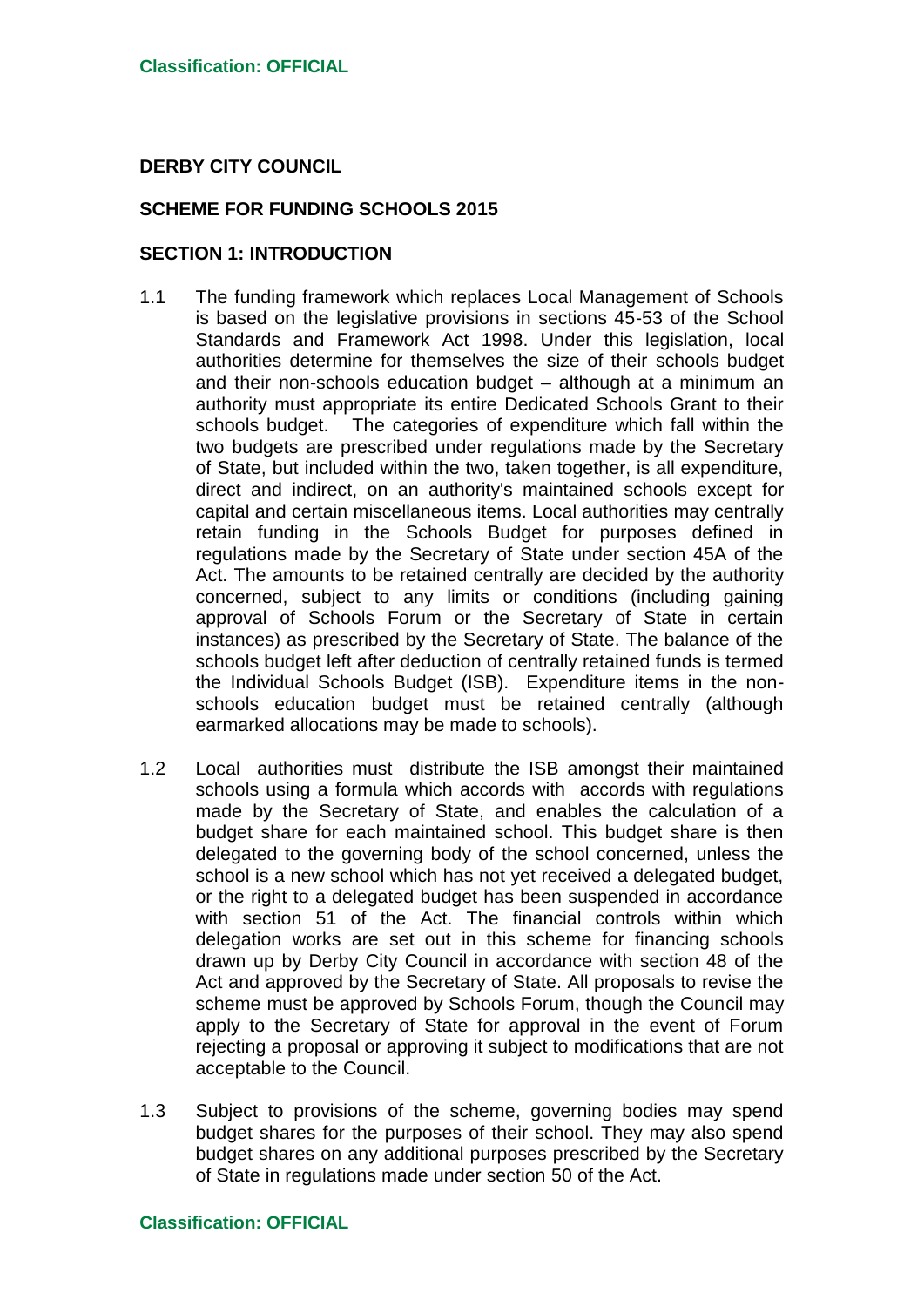- 1.4 The Council may suspend a school's right to a delegated budget if the provisions of the school financing scheme, or rules applied by the scheme, have been substantially or persistently breached, or if the budget share has not been managed satisfactorily. There is a right of appeal to the Secretary of State. A school's right to a delegated budget share may also be suspended for other reasons (Section 17 of the School Standards and Framework Act 1998) but in that case there is no right of appeal.
- 1.5 The Council is obliged to publish each year a statement setting out details of its planned Schools Budget and other expenditure on children's services, showing the amounts to be centrally retained and funding delegated to schools. After each financial year the Council must publish a statement showing out-turn expenditure at both central level and for each school, and the balances held in respect of each school.
- 1.6 The detailed publication requirements for financial statements and for schemes are set out in directions issued by the Secretary of State, but each school must receive a copy of each year's budget and out-turn statements so far as they relate to that school or central expenditure.
- 1.7 The scheme sets out the financial relationship between the Council and the maintained schools which it funds. The scheme and accompanying financial procedure rules contain requirements relating to financial management and associated issues, binding both on the Council and on schools. The scheme identifies the responsibilities of the Director of Finance and governors. The Director of Finance's responsibilities are exercised, in most cases, through the Head of Finance for People's Services . The Head of Finance, or his/her team should, therefore, be the primary point of contact on most financial matters.
- 1.8 The scheme applies to all community, nursery, voluntary, foundation, community special or foundation special schools maintained by the Council.
- 1.9 A copy of the scheme will be supplied to the headteacher and to the governing body of each school covered by the scheme, or placed on a publicly-accessible website, and any approved revisions will be notified to each school.
- 1.10 Each governing body must consider the extent to which it wishes to delegate its financial powers to the headteacher. The decision, and any revisions, must be recorded in the minutes of the governing body and a written record must be maintained and updated. Although governors can delegate certain powers, they will retain overall